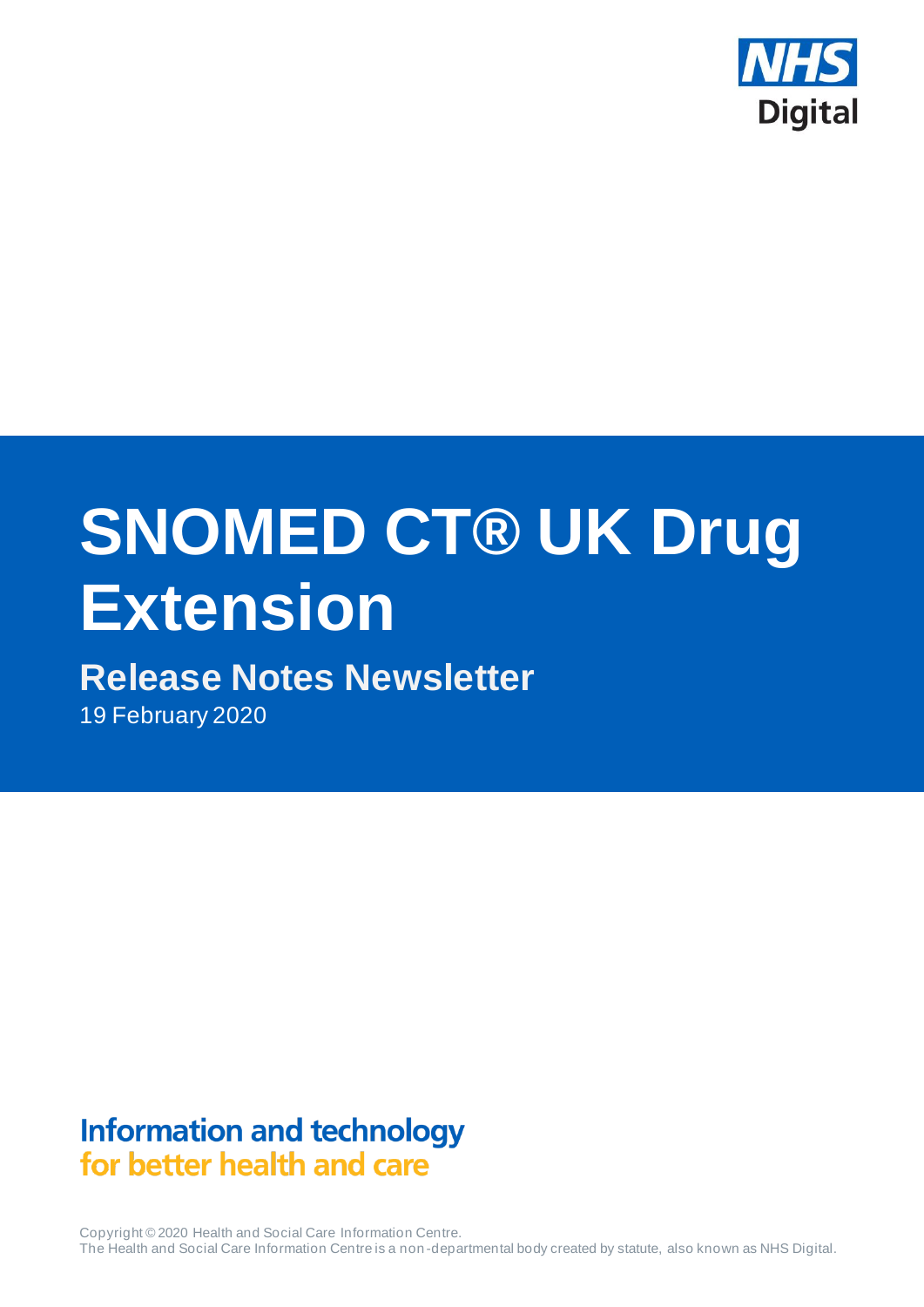### This document covers the data provided in Release Format 2 (RF2) of SNOMED CT

The Release Notes Newsletter has been constructed to add further clarification to some dm+d content that has been identified as requiring such (due to e.g. differences between dm+d approach and that of current drug catalogues) and to communicate changes to the release and forthcoming changes to future releases.

This document is intended to be adjunct to, not a replacement, for other documentation already available, and should be read in conjunction with current published dm+d documentation available through the 'dm+d resources' section of the [dm+d website.](https://www.nhsbsa.nhs.uk/pharmacies-gp-practices-and-appliance-contractors/dictionary-medicines-and-devices-dmd) SNOMED CT UK Edition [notices and known issues](https://hscic.kahootz.com/connect.ti/t_c_home/view?objectId=14224752) are published on [Delen,](https://hscic.kahootz.com/connect.ti/t_c_home) the NHS Digital terminology and classifications collaboration site.

All queries (omissions, perceived inaccuracies etc) about this document should be directed to the NHS Digital, Standards Delivery helpdesk [\(information.standards@nhs.net\).](mailto:information.standards@nhs.net)

Please note:

- The content of this document is intended to support implementation and usage of dm+d and is not a replacement for good system design.
- This document will be subject to update further to user feedback and any changes to dm+d content or structure.
- Whilst the first section may see little change (but see note above) the final sections detail changes and forthcoming changes to specific releases and content will therefore be updated with each release.

\*This document is designed to support dm+d content in general but specifically the SNOMED CT<sup>1</sup> UK Drug Extension. For more information about all components and releases relating to dm+d see the [dm+d website](https://www.nhsbsa.nhs.uk/pharmacies-gp-practices-and-appliance-contractors/dictionary-medicines-and-devices-dmd)

<sup>1</sup> SNOMED® and SNOMED CT® are registered trademarks of the International Health Terminology Standards Development Organisation (IHTSDO®) [\(www.snomed.org](http://www.snomed.org/)). SNOMED CT® was originally created by the College of American Pathologists.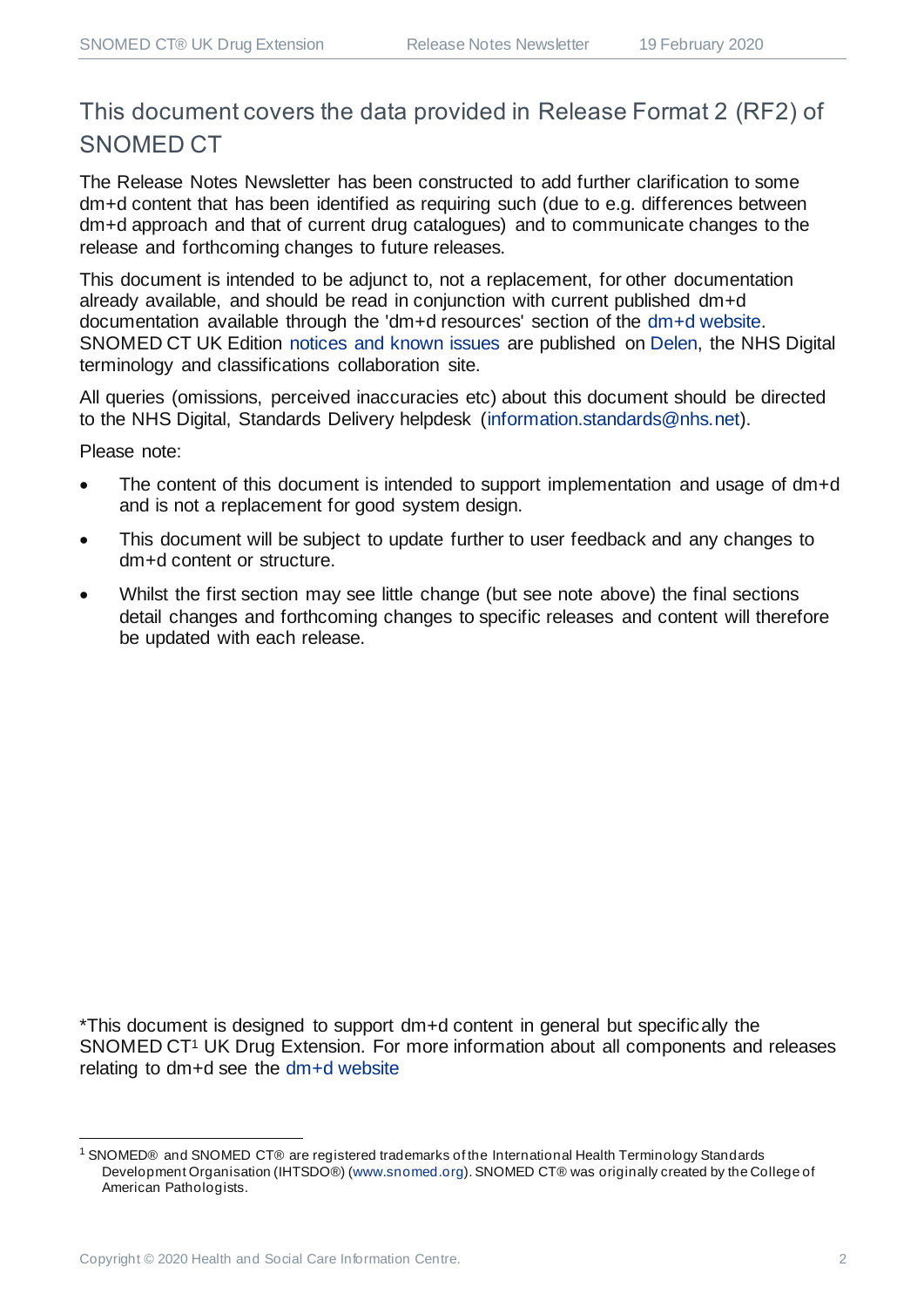### COPYRIGHT

- This material includes SNOMED Clinical Terms® (SNOMED CT®) which is used by permission of the International Health Terminology Standards Development Organisation (IHTSDO). All rights reserved. SNOMED CT®, was originally created by The College of American Pathologists. "SNOMED" and "SNOMED CT" are registered trademarks of the IHTSDO.
- The NHS Dictionary of Medicines and Devices (dm+d) has been developed and is delivered through a partnership between the Health and Social Care Information Centre [\(digital.nhs.uk\)](https://digital.nhs.uk/) and the NHS Business Services Authority [\(https://www.nhsbsa.nhs.uk/nhs-prescription-services\)](https://www.nhsbsa.nhs.uk/nhs-prescription-services)

### DISCLAIMER

The Health and Social Care Information Centre<sup>2</sup> (HSCIC) accepts no liability for loss of data or for indirect or consequential losses, which is not the result of the negligence of the HSCIC and liability for such losses is hereby expressly excluded.

No warranty is given by the HSCIC, the Department of Health and Social Care or the International Health Terminology Standards Development Organisation as to the accuracy and comprehensiveness of SNOMED CT. All conditions, warranties, terms and undertakings, express or implied, whether by statute, common law, trade practice, custom, course of dealing or otherwise (including without limitation as to quality, performance or fitness or suitability for purpose) in respect of SNOMED CT are hereby excluded to the fullest extent permissible by law.

<sup>&</sup>lt;sup>2</sup> The Health and Social Care Information Centre is a non-departmental body created by statute, also known as NHS Digital.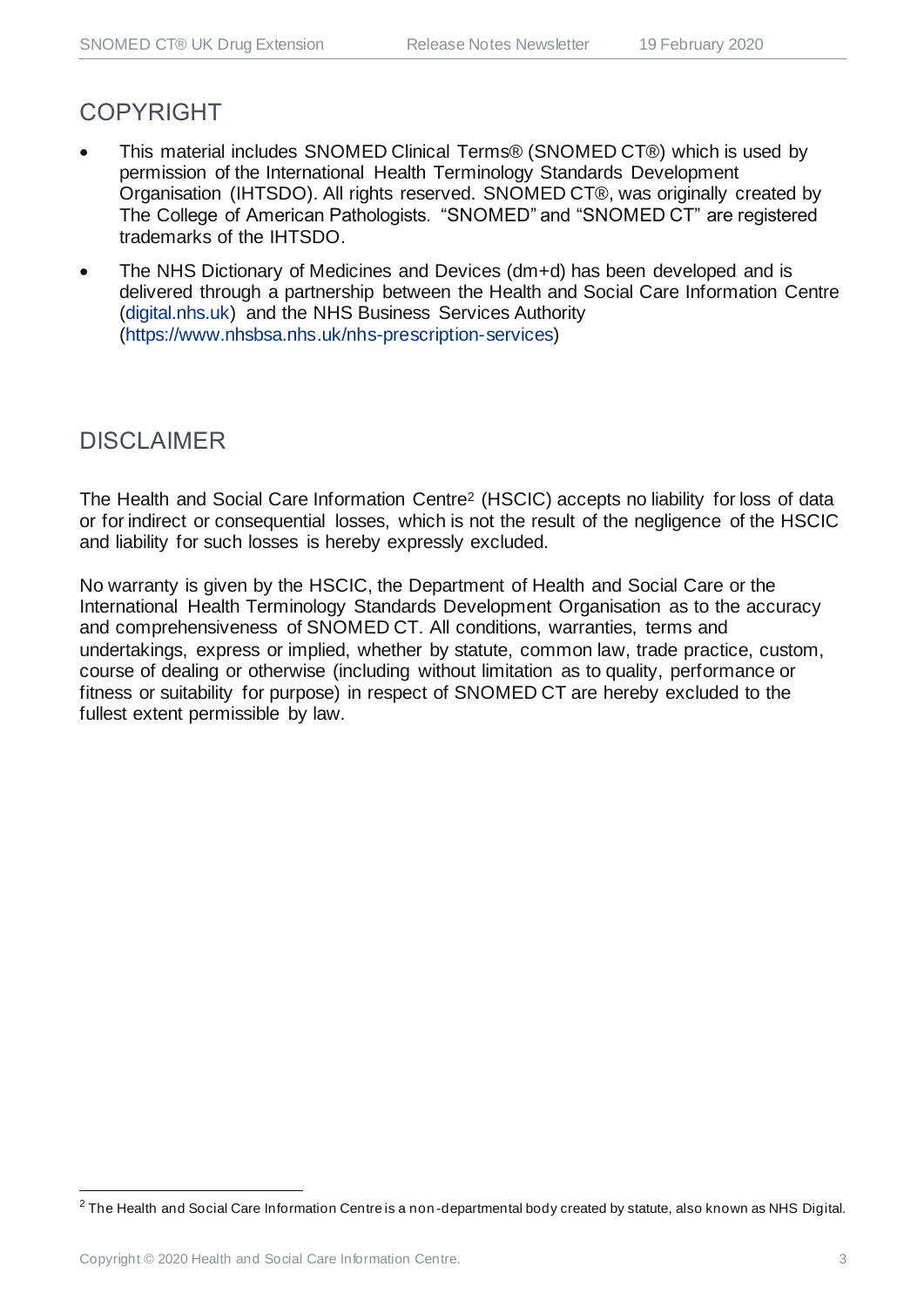# **1 Comments on current content:**

### **1.1 Dose forms**

With respect to Editorial Policy it is important to emphasise:

### **1.1.1 Patches**

- Strength is usually expressed as the amount of 'active drug' (by weight) released over x hours (e.g. per hour or per 24 hours)
- The intended duration of usage of a patch is not identified at VMP or AMP level i.e. a transdermal estradiol patch releasing 50mcg/24hours would be represented by the same VMP whether it is intended for twice weekly usage or weekly usage
- No distinction is made to differentiate the type of drug reservoir utilised although this may be relevant in certain off-license indications.

### **1.1.2 Injections**

Due to the need to add more information to the dose form in dm+d injections are expressed as e.g. powder and solvent for injection etc rather than merely injection. However, the need to pick a dose form of this complexity may be prohibitive in secondary care prescribing where the prescriber merely wishes to prescribe an 'injection'.

Within the guidance for secondary care there is outlined the means for prescribers to prescribe at the more abstract level (injection). Please refer to the Secondary Care Implementation Guidance for details, in the 'Implementation Guidance' section of the [dm+d](https://www.nhsbsa.nhs.uk/pharmacies-gp-practices-and-appliance-contractors/dictionary-medicines-and-devices-dmd)  [website.](https://www.nhsbsa.nhs.uk/pharmacies-gp-practices-and-appliance-contractors/dictionary-medicines-and-devices-dmd) 

### **1.1.3 Injections for intraspinal use**

Injections licensed for intraspinal administration are not differentiated at VMP level in dm+d. In addition a number of products that may be given by this route are unlicensed specials. For prescriptions requiring a product to be given by these high risk routes it is necessary that the suitability of the product to be administered is confirmed at the point of dispensing and/or administration.

### **1.1.4 Alcoholic vs aqueous gels**

The base used in cutaneous products is not identified at VMP level in dm+d. This may mean that in order to specify a patients requirements more specifically prescribing at AMP level is more appropriate.

For example:

• Benzoyl peroxide 5% gel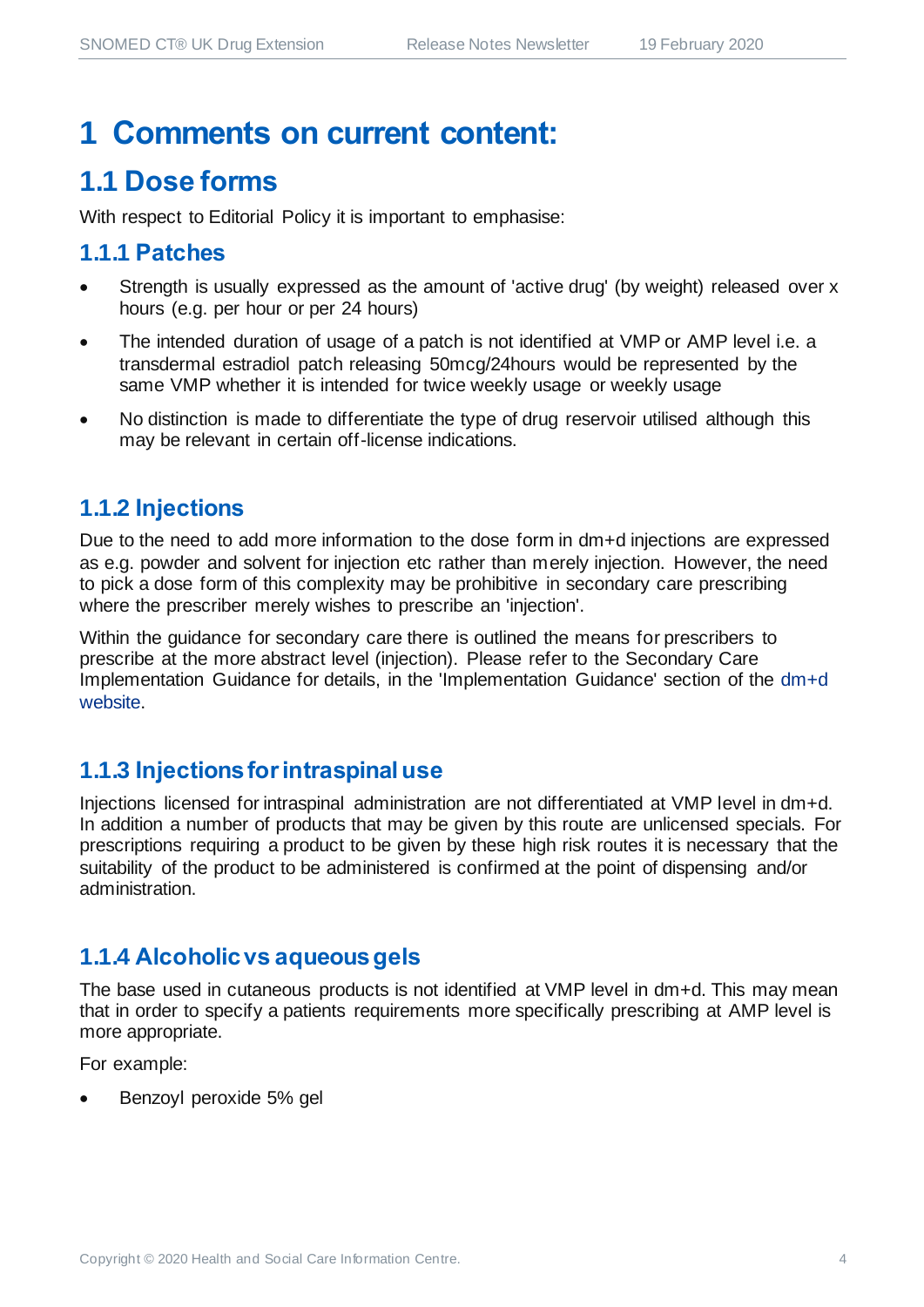### **1.2 Editorial Policy**

### **1.2.1 Preservative Free**

The preservative free flag is used to denote the absence of preservative in preservative free *eye drops* only.

Please note:

- the setting of this flag only confirms that preservative is absent from the VMP; a null value does not necessarily indicate that it is present
- *The flag is not applied to any other dose form* i.e. intra-spinal injections are not distinguished (see note above).

### **1.2.2 Route of administration**

Information on route of administration is provided at VMP level. The information is only provided as a support for decision support and not intended to inform clinicians on usage.

At VMP level routes are merely a superset of the linked AMP licensed routes.

### **1.2.3 Inclusion of Unit of Measure at VMP**

Semantic normal form patterns for VMP descriptions in dm+d follow the pattern:

**Name Strength** Modification(s) **Form Unit dose** xxx-free(s)

Following this pattern would mean for tablets, capsules etc full description would be:

Atenolol 25mg tablets 1 tablet

To retain these full descriptions would make the descriptions unsuitable for use in a human interface. Therefore the unit dose is left implied (Atenolol 25mg tablets).

There are instances however where the form is insufficiently precise to describe the product and therefore the unit dose is included in the name. These instances include:

• The form injection does not fully describe a product therefore the name is qualified with the unit dose form for example: ampoules, vials, pre-filled syringes etc.

E.g. Furosemide 50mg/5ml solution for injection ampoules.

• Other unit dose examples include: Budesonide 250micrograms/ml nebuliser liquid 2ml unit dose vials, Carbenoxalone 1% granules 2g sachets, Benorilate 2g granules sachets.

*See dm+d Editorial Policy for full examples and exceptions to this rule.*

### **1.2.4 The use of Fully Specified Names and Preferred Terms**

The semantic representation of concepts in dm+d (the dm+d name and dm+d description) may be updated in line with changes to dm+d Editorial Policy, changes to the product name itself or to supplier names. Within the SNOMED CT UK Drug Extension the current dm+d derived description for the core concept classes of VTM, VMP, VMPP, AMP and AMPP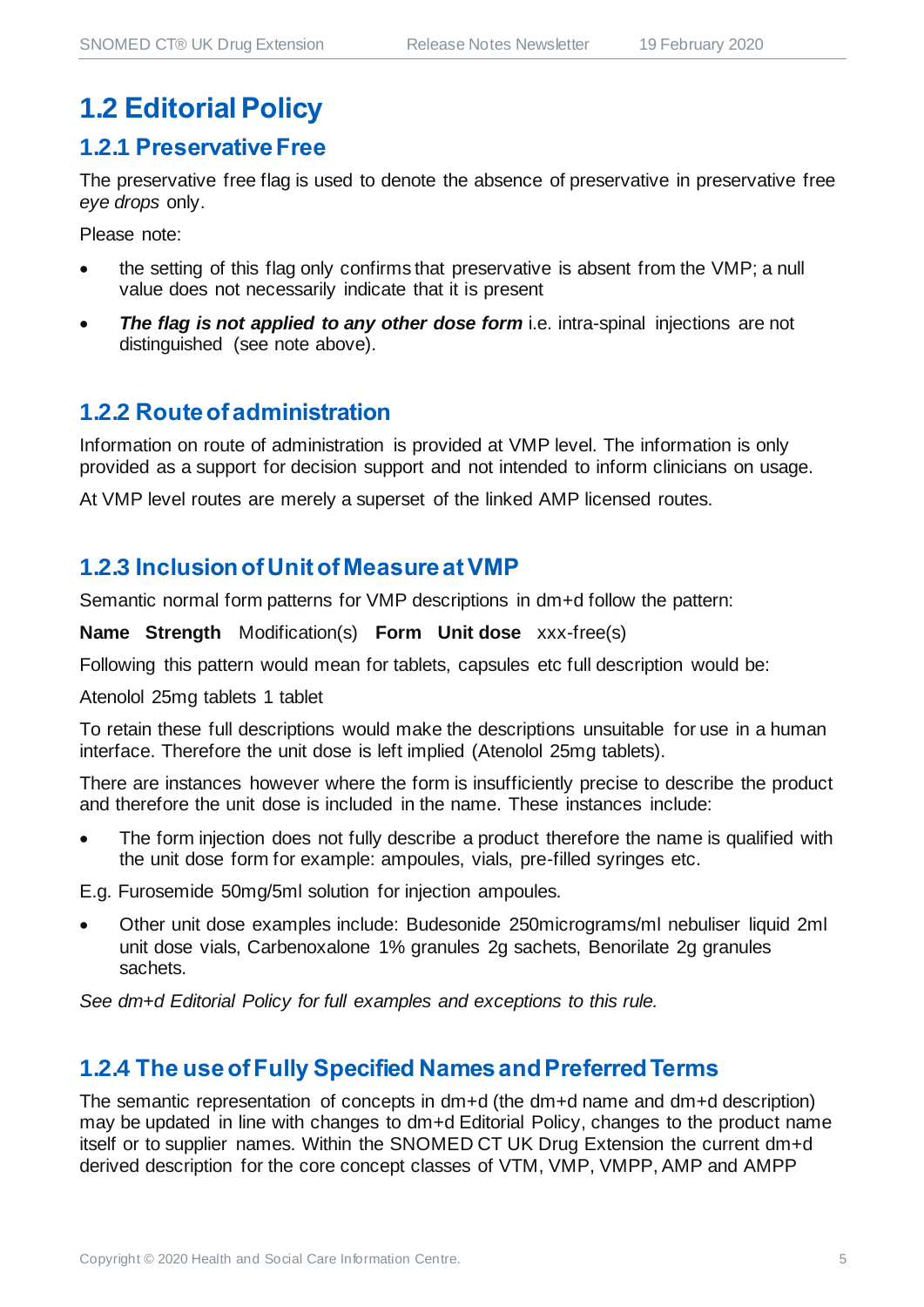becomes the Preferred Term so a change to the dm+d terms would cause the Preferred Term to be updated.

Fully Specified Names in SNOMED CT will generally remain unchanged<sup>3</sup>. The differences in Editorial policies between SNOMED CT and dm+d mean that there will be instances where there is a mismatch between the Preferred Term and the Fully Specified Name.

### **1.2.5 Mechanisms for specifying Descriptions for use in the UK Edition of SNOMED CT-Realm Language Refsets**

A combination of factors such as professional preference, clinical safety & data schema conformance require the use of some supplementary mechanism for Specifying SNOMED CT Descriptions applicable to the UK Edition of SNOMED CT.

From the October 2011 UK Edition, in RF1 an NHS Realm Description Subset was published. With the deprecation of RF1 this is replaced by the National Health Service realm language reference set published in two parts. The "Pharmacy part" as published in the SNOMED CT UK Drug extension and its 'Clinical part' partner in the UK Extension. Together these two encompass the entire SNOMED CT description content and identifies the preferred term to be used in the NHS realm for all SNOMED CT concepts.

In RF2 the refset can be found in the location Refset\Language. National Health Service realm language reference set (pharmacy part) refset ID 999000691000001104 National Health Service realm language reference set (clinical part) refset ID 999001261000000100

### **1.2.6 Concept Status in dm+d vs Concept status in SNOMED CT**

Where concepts are created in dm+d and an identifier from the SNOMED CT International Release is not available at that time a SNOMED CT UK Drug Extension identifier is allocated. This is released in the dm+d XML data.

When the dm+d concepts are subsequently used to create the SNOMED CT UK Drug Extension it may be that the dm+d derived concept is determined to be a duplicate of a concept now available in the SNOMED CT International Release. In these instances the dm+d derived concept is given a retired status with a relationship to the SNOMED CT International Release concept. In the XML data the dm+d derived concept may remain valid with its original identifier for some time.

There may be instances where a SNOMED CT identifier from the International Release has been allocated to a concept within dm+d and this is subsequently discovered to be inappropriate for the dm+d concept. In this instance the SNOMED CT identifier from the International Release will appear in the dm+d XML format data as a previous identifier. These identifiers from the International Release will appear in the SNOMED CT UK Drug Extension with a status of current.

<sup>3</sup> From the SNOMED CT Technical Reference Guide for the FullySpecifiedName:

Changes in presentation such as changed capitalization, punctuation, spelling or revision due to changes in agreed presentation style are permitted as long as they do not change the specified meaning of the Concept. Some changes to the semantic type shown in parentheses at the end of the FullySpecifiedName may also be considered minor changes if the change in hierarchy does not alter the Concept's meaning.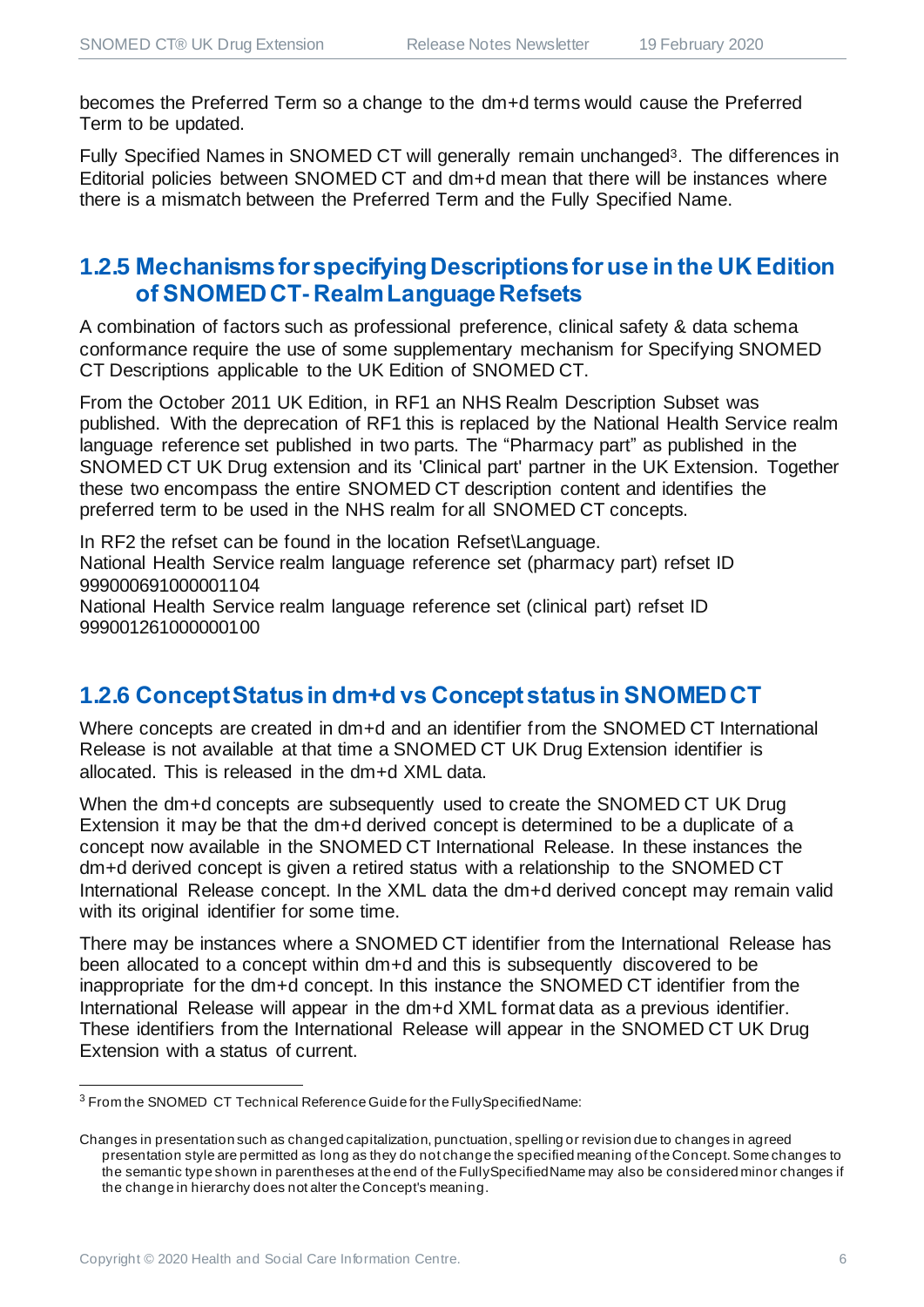### **1.3 Specific Products**

### **1.3.1 Morphine and Tramadol modified release products**

Because there are no pharmacopoeial standards for oral modified release preparations 12 and 24 hour modified release morphine products are not distinguished at VMP level in dm+d. The same applies to the modified release tramadol products.

Two subsets are provided with the SNOMED CT release distinguishing related AMPs according to current licensed indications. For products where licensed indications are not available, for example, where wholesalers may provide products from several manufacturers and SPCs are not available these products will not be included in the 12 and 24 hour modified release subsets.

Explanation of how these subsets can be utilised within a prescribing framework can be found in the Secondary Care Implementation Guidance, in the 'Implementation Guidance' section of the [dm+d website.](https://www.nhsbsa.nhs.uk/pharmacies-gp-practices-and-appliance-contractors/dictionary-medicines-and-devices-dmd)

### **1.3.2 Valproic acid vs valproate semisodium**

We have taken advice and clinically the active moiety for these products is the same and so they are not differentiated at VMP level. The two brands available have different indications so it may be necessary for the prescriber to specify the brand required to ensure they are prescribing within the details of the product license.

This may be an issue for other products such as cyproterone acetate where two brands exist with different indications for use.

### **1.3.3 Concentrate and 'High Strength'Morphine and Methadone**

dm+d does not identify concentrate or 'high strength' morphine or methadone products as such in the VMP term. Consideration should be given to how these products are displayed in picking lists to reduce the risk of mis-selection where multiple strengths are available.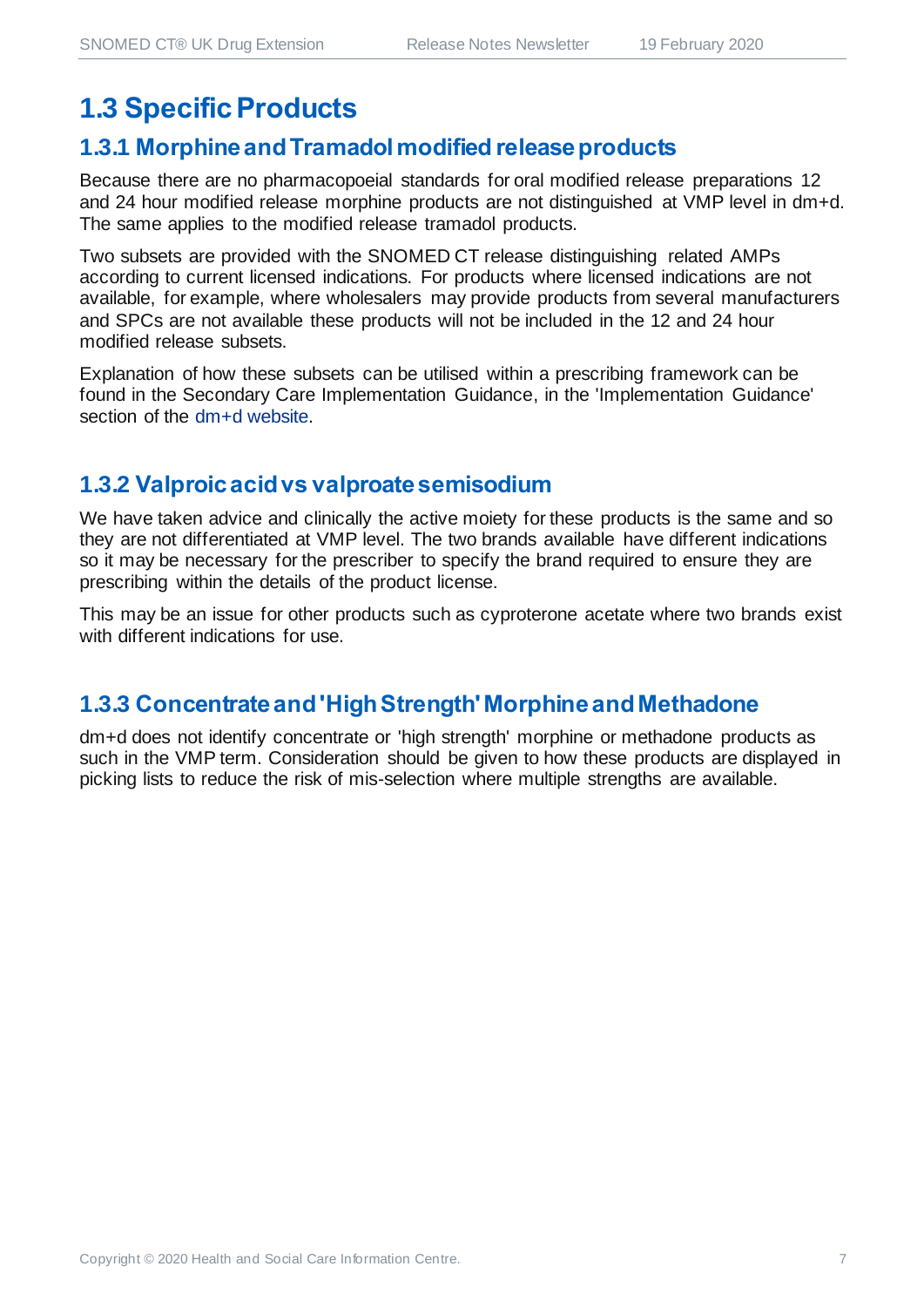### **1.4 Other Information**

### **1.4.1 Duplicated SNOMED IDs**

It is a basic principle of terminology that concept identifiers should not be reused. Due to a process error in 2006 a small number of SNOMED IDs were issued twice in dm+d. The concepts bearing these duplicated identifiers have all been invalidated and license holders were notified at the time. However it is recognised that since that time a number of new licenses have been issued and so a list of the duplicated identifiers and the terms is provided here for information.

| ID               | dmd_name                                                                                               | conceptType |
|------------------|--------------------------------------------------------------------------------------------------------|-------------|
| 9854411000001103 | Smartflow drainable night drainage bag NB2 2litre, AMPP<br>120cm tube (Manfred Sauer UK Ltd) 10 device |             |
| 9854411000001103 | Medium chain triglycerides - invalid                                                                   | VTM         |
| 9854511000001104 | Calcium + Magnesium                                                                                    | VTM         |
| 9854511000001104 | Gel-X tablets (Oakmed Ltd)                                                                             | <b>AMP</b>  |
| 9854611000001100 | Ostomy discharge solidifying agents 140 tablet                                                         | VMPP        |
| 9854611000001100 | Ichthammol + Zinc                                                                                      | VTM         |
| 9854711000001109 | Gel-X tablets (Oakmed Ltd) 140 tablet                                                                  | <b>AMPP</b> |
| 9854711000001109 | Amiloride + Cyclopenthiazide - invalid                                                                 | VTM         |
| 9854911000001106 | Meglumine amidotrizoate + Sodium amidotrizoate<br>invalid                                              | VTM         |
| 9854911000001106 | International normalised ratio testing strips 24 strip VMPP                                            |             |

#### **1.4.2 Subset Information**

Information relating to the scope and status of subsets contained in the SNOMED CT UK Drug Extension can now be found at the [Data Dictionary for Care \(DD4C\).](https://dd4c.digital.nhs.uk/dd4c/)

### **1.4.3 RF2 module dependency**

Several back-dated changes were made to the module dependency reference set (900000000000534007) in the release of 1 April 2017.

Modules effective as at 2016-12-07 and 2017-01-04 that are stated incorrectly as being dependent on modules effective as at 2016-01-31 or 2016-04-01 have had those target effective times corrected to 2016-07-31 or 2016-10-01 respectively.

For effective times 2006-05-01 onwards, dates representing the dependency of the SNOMED CT United Kingdom Edition reference set module (999000031000000106) on the SNOMED CT United Kingdom drug extension module (999000011000001104) have been updated to align with the dates representing the dependency of the SNOMED CT United Kingdom Edition module (999000041000000102) on the SNOMED CT United Kingdom drug extension module (999000011000001104).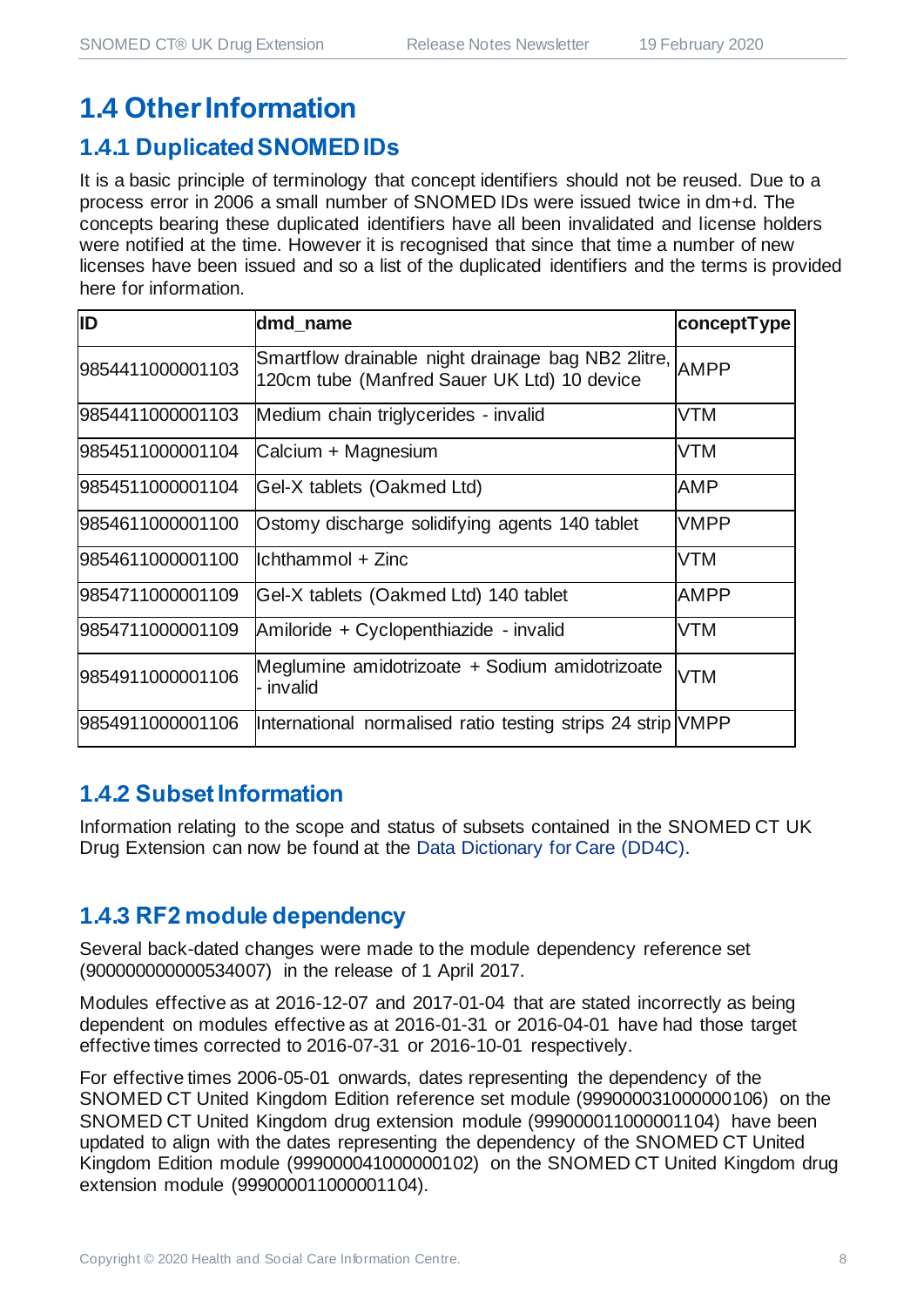For effective times before 2011-04-01, dates representing dependency on the SNOMED CT model component module (900000000000012004) have been updated to align with the single effective date (2002-01-31) of the model component module which remained unchanged during that period.

For effective times before 2004-01-31, in the release of 1 April 2017, dependencies were exhaustively represented. These included the missing immediate dependencies of the SNOMED CT United Kingdom drug extension module (999000011000001104) and of the SNOMED CT United Kingdom drug extension reference set module (999000021000001108) during that period. In the release of 1 April 2018, all dependency entries effective before 2004-01-31 were removed to reflect the SNOMED CT United Kingdom Edition baseline effective time of 2004-01-31.

### **1.4.4 RF2 association references**

In the release of 21 March 2018, references in the WAS A association reference set (900000000000528000) to an unreleased component (reference effective as at 2015-04-02 and inactivated 2015-04-29) were removed.

In the release of 1 April 2018, references in the MOVED FROM association reference set (900000000000525002) effective as at 2010-03-10, but with a target component effective from 2010-04-01, have had the effective time corrected to 2010-04-01.

In the release of 4 September 2019, NHS Digital released a new dm+d specific association reference set:

• 10991000001109|NHS dictionary of medicines and devices association type reference set|

This refset provides a link between Inactive SNOMED CT concepts that are still in use in dm+d and their Active replacement in the SNOMED CT UK drug Extension release.

### **1.4.5 NHS dm+d (dictionary of medicines and devices) realm language reference set**

In October 2019 NHS Digital stated it was their intent to withdraw the NHS dm+d (dictionary of medicines and devices) realm language reference set in April 2020:

• 999000671000001103 |National Health Service dictionary of medicines and devices realm language reference set (foundation metadata concept)|

The Pharmacy Terminology Team at NHS Digital believe this language reference set no longer serves a useful purpose and has been fully superseded by the NHS realm language reference set (pharmacy part):

• 999000691000001104 |National Health Service realm language reference set (pharmacy part) (foundation metadata concept)|

In the absence of any substantive objections this change will be actioned in the April 2020 SNOMED CT UK Drug Extension data.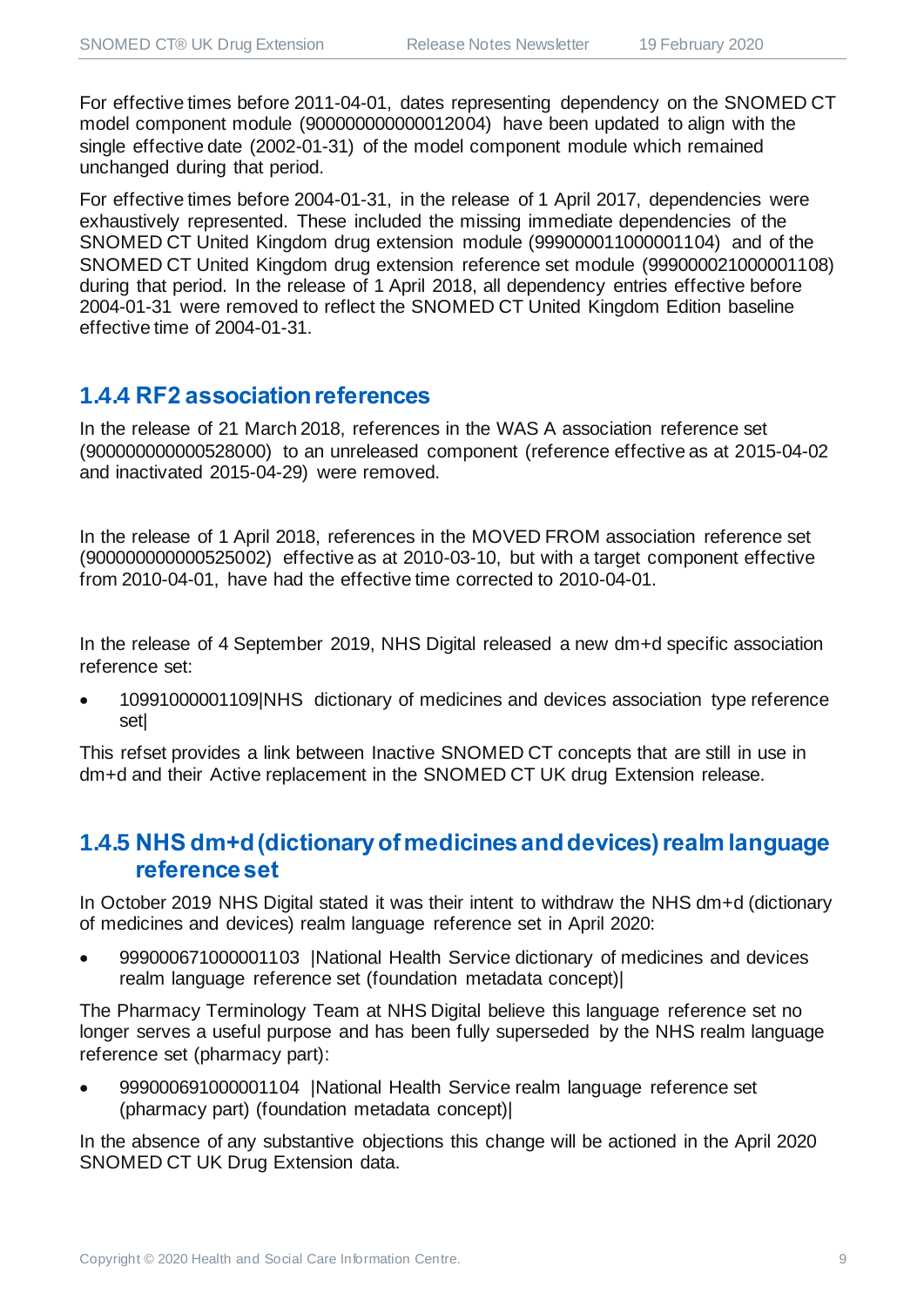## **1.5 Work in Progress**

### **1.5.1 Medical Devices Dictionary (MDD)**

Work is in progress on expanding the population of medical devices in dm+d.

Currently only those devices reimbursable in Primary Care (appliances) are routinely populated in MDD. Work on the MDD will potentially impact on these appliances with respect to more appliances being described at VMP level and some change in textual descriptions.

More information will be provided as it comes available.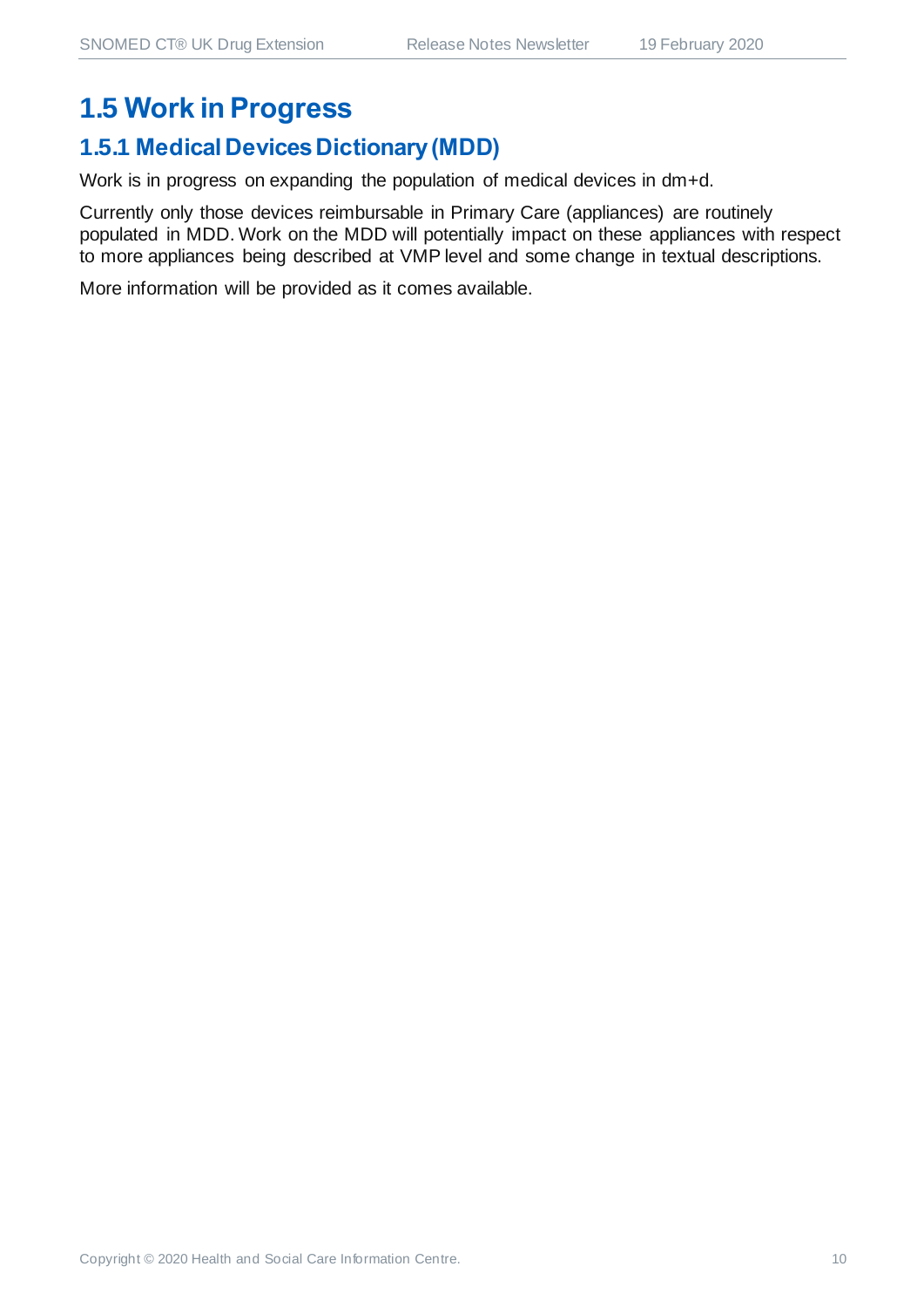#### **Items of note for the 19 February 2020 SNOMED CT UK Drug Extension Release 28.6.0**

The 19 February 2020 release of the SNOMED CT UK Drug Extension includes dm+d weekly data from TRUD release NHSBSA\_2.1.0\_20200210000001. Please see the NHSBSA dm+d sub-pack on the TRUD website [NHS Dictionary of Medicines and Devices sub-packs page](https://isd.digital.nhs.uk/trud3/user/guest/group/0/pack/6) for further information on extract and distribution dates.

SNOMED CT UK Drug Extension data is published on a four weekly cycle (plus two interim releases to synchronise with the biannual SNOMED CT UK Editions) within the NHS SNOMED sub-pack on the TRUD website [SNOMED CT UK Edition sub-packs page.](https://isd.digital.nhs.uk/trud3/user/guest/group/0/pack/26)

The subset files are supplied as part of the SNOMED CT UK Drug Extension and are updated and released in the same sub-pack.

#### *The UK Drug Extension Documentation, the Bonus Files, and the Bonus Files supporting documentation are now only available via [Delen](https://hscic.kahootz.com/connect.ti/t_c_home/view?objectId=14540272).*

This release contains three new reference sets:

- Cardiovascular Disease Prevent general practice extraction ezetimibe medication simple reference set
- Cardiovascular Disease Prevent general practice extraction proprotein convertase subtilisin/kexin type 9 inhibitor medication simple reference set
- Vaccine route of administration simple reference set

#### **Notification or error(s) in release – duplicate FSNs**

Apologies, this release contains 3 pairs of duplicate FSNs that were not identified before the release was built. They will be fixed in the next SNOMED CT UK Drug Extension release, 28.7.0. The affected concepts are:

22771000122108|Catridecacog (substance)| 38083111000001100|Catridecacog (substance)

38075611000001102|NovoThirteen 2,500unit powder and solvent for solution for injection vials (Imported (Denmark)) (product)|

37846311000001107|NovoThirteen 2,500unit powder and solvent for solution for injection vials (Imported (Denmark)) (product)|

37846411000001100|NovoThirteen 2,500unit powder and solvent for solution for injection vials (Imported (Denmark)) 1 vial (product)|

38075711000001106|NovoThirteen 2,500unit powder and solvent for solution for injection vials (Imported (Denmark)) 1 vial (product)|

Please accept our apologies for these errors.

NHS Digital intends to withdraw the NHS dm+d realm language reference set (999000671000001103) in April 2020. Please direct all comments to our service desk at [information.standards@nhs.net](mailto:information.standards@nhs.net?subject=NHS%20dm+d%20realm%20language%20refset) with the subject 'NHS dm+d realm language refset'

This release 28.6.0 of NHS SNOMED CT UK Drug Extension (19 February 2020) is synchronous with the unscheduled February 2020 SNOMED CT UK Edition.